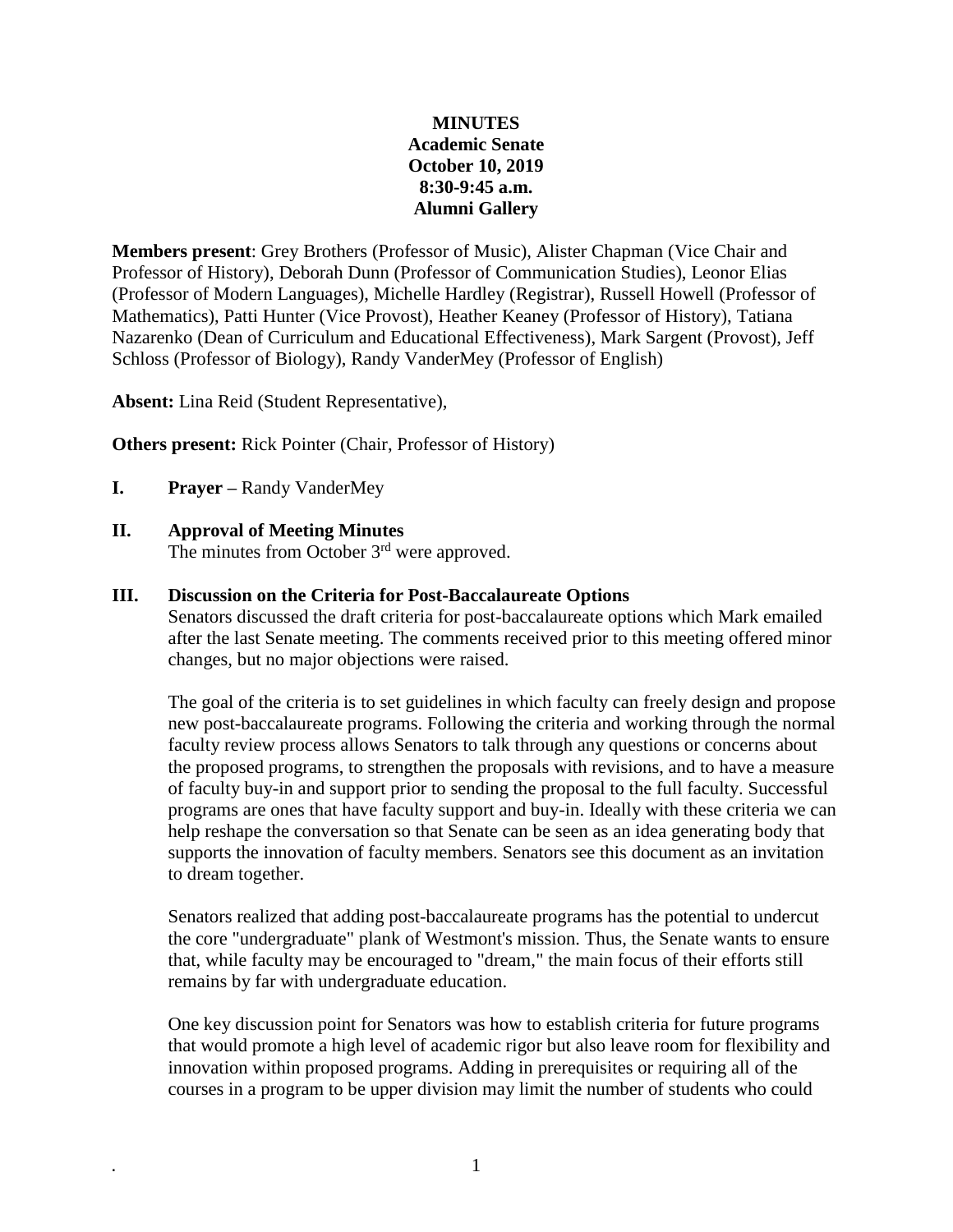pursue those opportunities. For example, the goal of the WSF certificate program is to be accessible to those who have not had much prior experience in statistical analysis and program evaluation. Therefore, some lower division coursework may be appropriate for this vision and the population of students who would pursue this certificate. The criteria we set should allow for these types of proposals.

The most successful entrepreneurial ventures are ones that match student, faculty and donor interests. It would be helpful if innovations that help in recruitment of new students can also help bring in donors to support those programs. Would there be a way for faculty to hear about donor interests more regularly to see if there is a donor match to a faculty member's interests?

Senators discussed how to move forward with both the criteria and how to present the WSF proposal to the full faculty. Ideally there would be a time where the overall concept and current Senate thinking could be presented to the faculty, then offering a few different opportunities for faculty to contribute to the discussion prior to presenting the proposal to the full faculty for a vote.

Mark will work on a draft of the plan moving forward and send it to Senators for review. He envisions introducing the criteria and the WSF proposal at the October faculty meeting, followed by further conversation on these documents in a future faculty forum with a vote on each as separate items at the November faculty meeting.

## **IV. Discussion on History Department Action Plans**

Rick joined Senate to discuss the History department's action plan developed from their most recent 6-year report.

The department has seen much stability over the last 15+ years. The continuity in staffing has allowed for the pursuit of various departmental goals. There is a concern over the national trends in History which show the number of History majors declining. Westmont has not seen a reduction in majors, but the department is aware that there is work that could be done in this area. There is a concern that any increase in History majors might very well be at the expense of other Humanities or Social Science departments. There was some discussion on how to increase the promotion of Social Science and Humanities majors within Admissions to help with recruitment as a way to help increase the number of History majors on campus.

Rick is retiring at the end of this year and the department is working with Mark on hiring a replacement. Given that one department member is leading an off campus program this fall and another will be leading a program next spring a multi-year hire may be needed before running a formal search for a tenure track replacement.

## **V. Continued Discussion on Senate Review of Global Programs**

This item will be discussed at the next meeting.